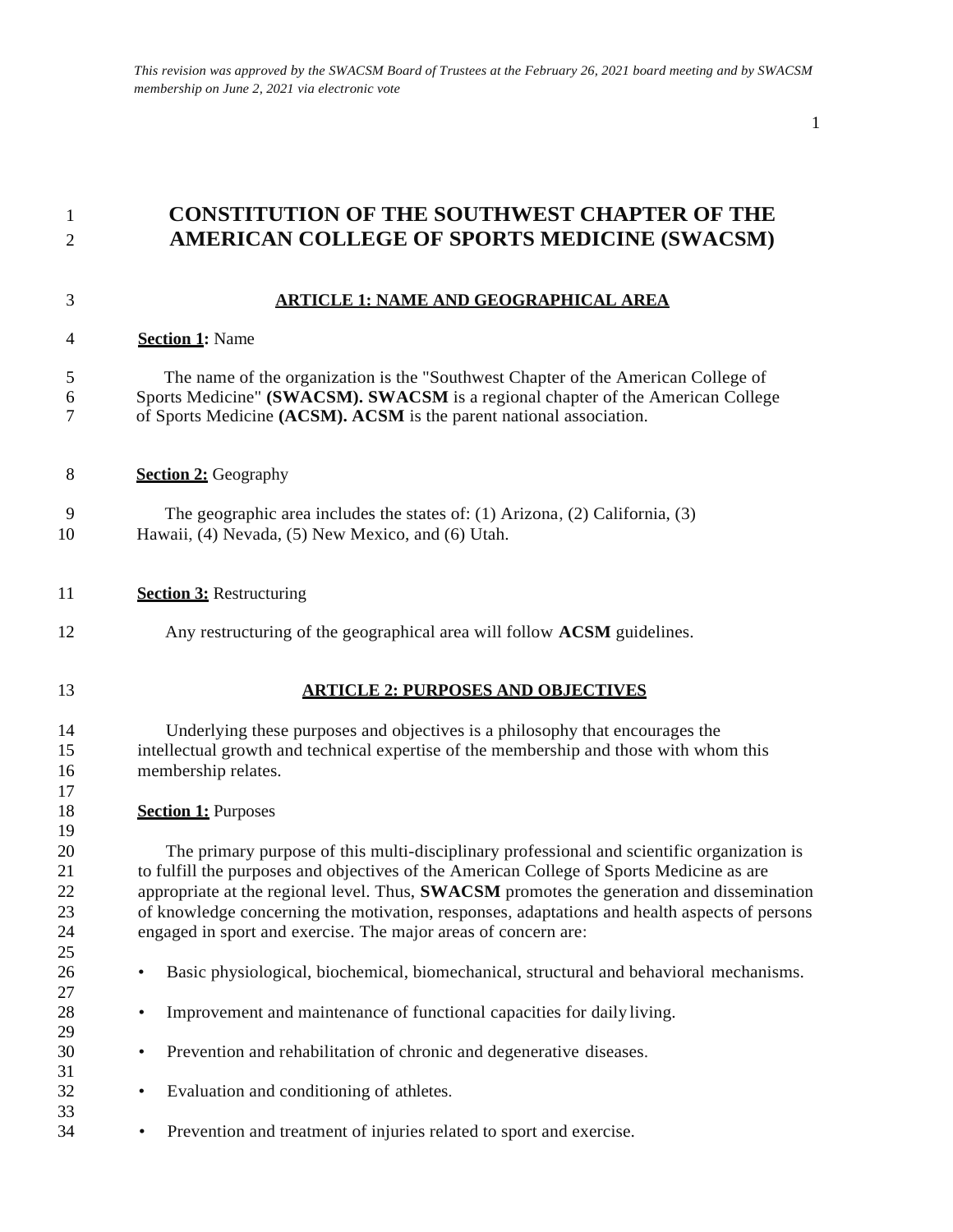# **Section 2:** Objectives of **ACSM** and **SWACSM**

| 36<br>37 | The objectives include some that are shared jointly by ACSM and SWACSM, whereas<br>others are uniquely suited for the regional chapter. |
|----------|-----------------------------------------------------------------------------------------------------------------------------------------|
| 38       |                                                                                                                                         |
| 39       | <b>Subsection 2.1.</b> Objectives Shared by <b>ACSM</b> and <b>SWACSM</b>                                                               |
| 40       |                                                                                                                                         |
| 41       | Promotion and advancement of scholarly studies or reviews dealing with the<br>$\bullet$                                                 |
| 42       | effects of sport and exercise on the health and physical performance of humans.                                                         |
| 43       |                                                                                                                                         |
| 44       | Mutual cooperation with other organizations, physicians, scientists, and<br>$\bullet$                                                   |
| 45       | educators having similar interests in sport/exercise science.                                                                           |
| 46       |                                                                                                                                         |
| 47       | Organization of meetings, workshops, clinics, and conferences for physicians,<br>$\bullet$                                              |
| 48       | educators, allied health professionals, scientists, and students interested in exercise                                                 |
| 49       | science.                                                                                                                                |
| 50       |                                                                                                                                         |
| 51       | Develop and implement educational programs in the areas of interest to the College<br>$\bullet$                                         |
| 52       | for physicians, allied health professionals, scientists, teachers, coaches, athletes,                                                   |
| 53       | and the general public.                                                                                                                 |
| 54       |                                                                                                                                         |
| 55       | Provide encouragement and opportunities for financial support of students and post-<br>$\bullet$                                        |
| 56       | graduates in the field of sport/exercise science.                                                                                       |
| 57       |                                                                                                                                         |
| 58       | <b>Subsection 2.2.</b> Objectives Uniquely Suited for <b>SWACSM</b>                                                                     |
| 59       |                                                                                                                                         |
| 60       | Introduce students to ACSM.<br>$\bullet$                                                                                                |
| 61       |                                                                                                                                         |
| 62       | Introduce non-member professionals to ACSM.<br>٠                                                                                        |
| 63       |                                                                                                                                         |
| 64       | Develop potential leaders for ACSM.<br>$\bullet$                                                                                        |
| 65       |                                                                                                                                         |
| 66       | Broaden the base of participation in ACSM activities in the areas of public education,<br>$\bullet$                                     |
| 67       | continuing education, public relations, and health and science policy.                                                                  |
| 68       |                                                                                                                                         |
| 69       | Promote the benefits of ACSM membership.<br>$\bullet$                                                                                   |
| 70       |                                                                                                                                         |
| 71       |                                                                                                                                         |
| 72       | <b>ARTICLE 3: ORGANIZATION</b>                                                                                                          |
| 73       |                                                                                                                                         |
| 74       | <b>Section 1: Status</b>                                                                                                                |
| 75       |                                                                                                                                         |
| 76       | The <b>SWACSM</b> is a non-profit organization founded in 1982 (based on the date of the                                                |
| 77       | written Bylaws) and officially granted permanent status by ACSM in 1985.                                                                |
| 78       |                                                                                                                                         |
| 79       | <b>Section 2: Board of Trustees Members</b>                                                                                             |
| 80       |                                                                                                                                         |
| 81       | The Board of Trustees consists of the President Elect, President, and Past President, at                                                |
| 82       | least five Members-at-Large, a representative to the ACSM Regional Chapters Committee, a                                                |
| 83       | Student Representative, an Executive Director, an Associate Executive Director, if necessary, and                                       |
| 84       | any appointed members.                                                                                                                  |
|          |                                                                                                                                         |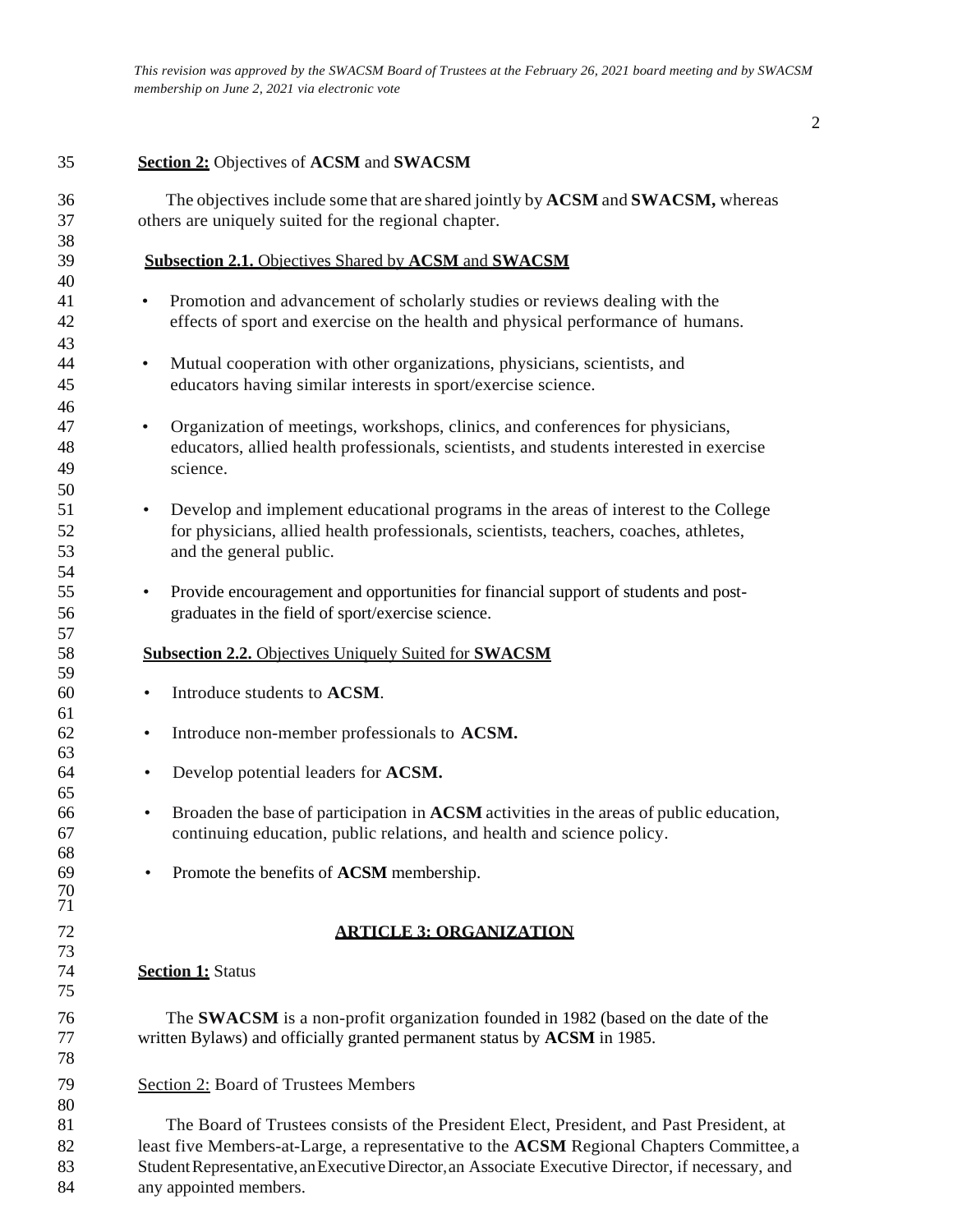Except for the Student Representative, all members of the Board of Trustees (hereafter referred toasthe"Board") must beProfessional Members oftheAmericanCollege of Sports Medicine and **SWACSM.** The Student Representative must be a Student Member of **SWACSM** and **ACSM** when starting the term of office.

### **Section 3:** Board Duties

 

 

 $\frac{99}{100}$ 

 

 

 

 

94 The Board implements the business of the membership and the policies of the Chapter as<br>95 prescribed by the Constitution and Bylaws. prescribed by the Constitution and Bylaws.

### **Section 4:** Elections

Elections for President Elect and Members-at-Large are held annually. The candidates receiving 101 the majority of votes cast are elected. The President Elect and Members-at-Large are elected by the nembership. membership.

### **Section 5:** Appointments

107 The Regional Chapter Representative is selected by the Board. The appointment will<br>108 normally be made from those who have previously been President of the **SWACSM** Chapt normally be made from those who have previously been President of the **SWACSM** Chapter. The President Elect will select the Student Representative to serve concurrently with the President Elect.

112 The Executive Director and, if necessary, the Associate Executive Director are appointed by the 113 Board. The Board has the power to retain or remove either of these officers or any other Board. The Board has the power to retain or remove either of these officers or any other appointed officer at any time for cause by a simple majority vote.

### **Section 6:** Office Terms

 The terms of office for the elected officers shall be one year for the Presidents (President Elect, President, Past President) and three years for Members-at-Large, and the Regional Chapter Representative. EveryPresident will serve one year as President-Elect,one year as Presidentand one year as Past-President.The term for the Student Representative is one year. Term year shall be from one **SWACSM** annual meeting to the next **SWACSM** annual meeting.

### **Section** 7: Office Vacancies

 Any vacancy or absence in the office of the President will be filled by the Past-President. Vacanciesinanyother office shall befilled byappointment bythe President, with the approval of the 130 Board. The appointee will serve until the completion of the elected term.

### **Section 8:** Officer Removal

 The elected officers may be removed by the Board, following the procedures for removal described in the Bylaws.

- 
-